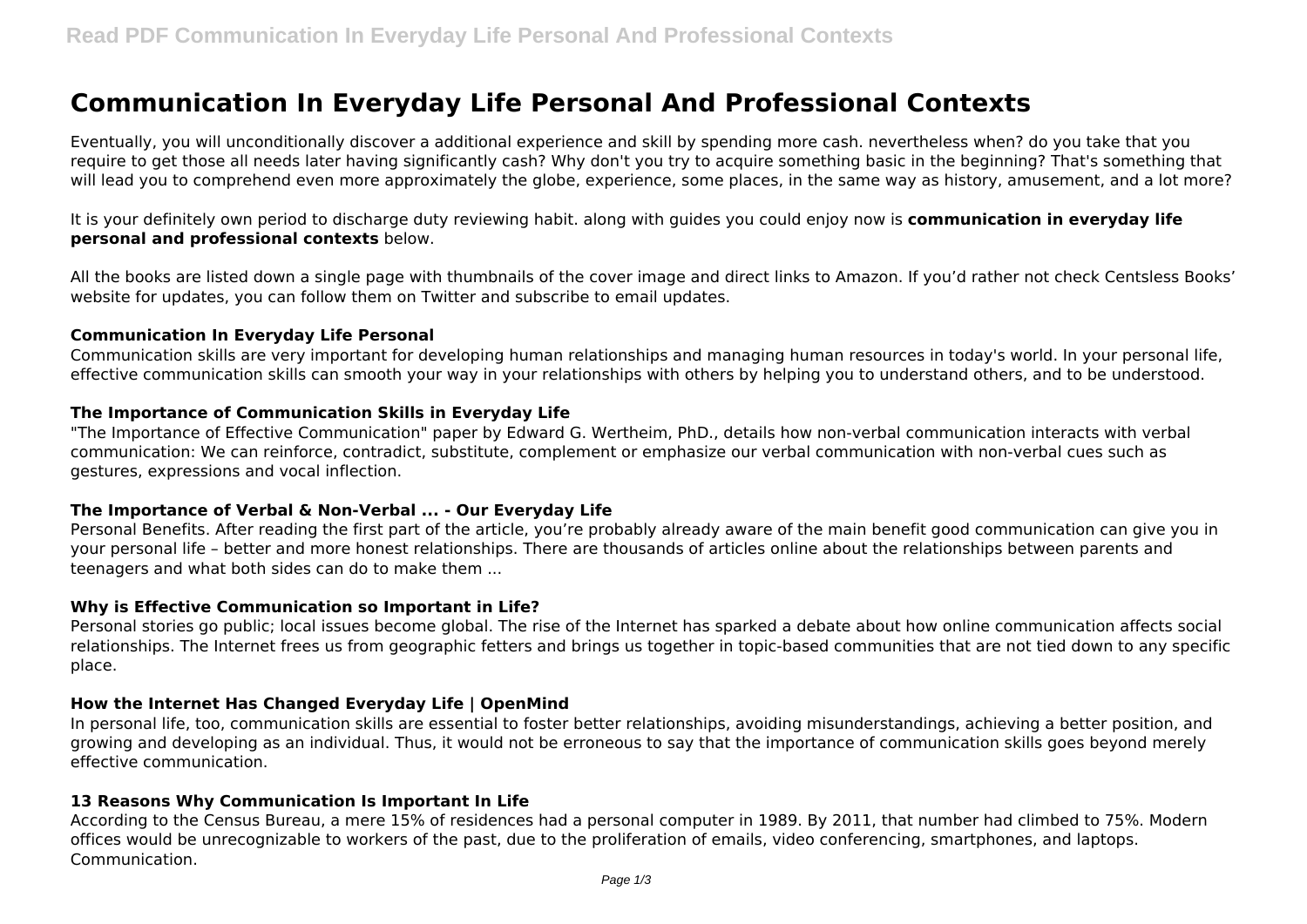# **Technology in Everyday Life | JFG Inc**

The progressive advancements of information and communication technology have impacted humans in many aspects of life (Williams 2011; Bosamia 2013; Romero-Ruiz et al. 2017). The role of technology ...

## **(PDF) Positive and Negative Impacts of Information and ...**

What are the uses of information and communication technology in our daily life? Information and communications technology (ICT) can be defined as: all the technologies used to handle broadcast media, telecommunications, intelligent building management systems (IBMS), network-based control systems, audiovisual processing and transmission systems and others.

# **Applications of Information and Communication Technology ...**

A fourth article focusing specifically on the family perspective of the communication at the end of life journey, entitled "Final Conversations: Overview and Practical Implications for Patients, Families, and Healthcare Workers" , reviews twelve years of published research exploring personal communication from the family members' viewpoint.

## **Family Communication at the End of Life**

What Is Assertive Communication? Assertive communication is defined as "the ability to speak and interact in a manner that considers and respects the rights and opinions of others while also standing up for your rights, needs, and personal boundaries" (Pipas & Jaradat, 2010, p. 649). Assertiveness is an effective and nonconfrontational way of expressing one's disagreement with a ...

# **What is Assertive Communication? 10 Real-Life Examples**

This podcast is an easy way to absorb more information about NVC and is full of tips for applying the process in everyday life. 2. Nonviolent Communication, Marshall Rosenberg's NVC training – Joe Public. ... At its core, NVC is about communicating personal needs.

#### **Your Complete Non-Violent Communication Guide**

Marshall B. Rosenberg, PhD (1934–2015) founded and was for many years the Director of Educational Services for the Center for Nonviolent Communication, an international peacemaking organization. During his life he authored fifteen books, including the bestselling Nonviolent Communication: A Language of Life (PuddleDancer Press), which has sold more than one million copies worldwide and has ...

# **Nonviolent Communication: A Language of Life: Life ...**

Adaptive skills are essential for a child to master in order to be a successful adult. Adaptive skills are defined as practical, everyday skills needed to function and meet the demands of one's environment, including the skills necessary to effectively and independently take care of oneself and to interact with other people.

#### **Adaptive Skills: Skills for Everyday Life - AESA**

The Presentation of Self in Everyday Life is a 1956 sociological book by Erving Goffman, in which the author uses the imagery of theatre in order to portray the importance of human social interaction; this approach would become known as Goffman's dramaturgical analysis.. Originally published in Scotland in 1956 and in the United States in 1959, it is Goffman's first and most famous book, for ...

# **The Presentation of Self in Everyday Life - Wikipedia**